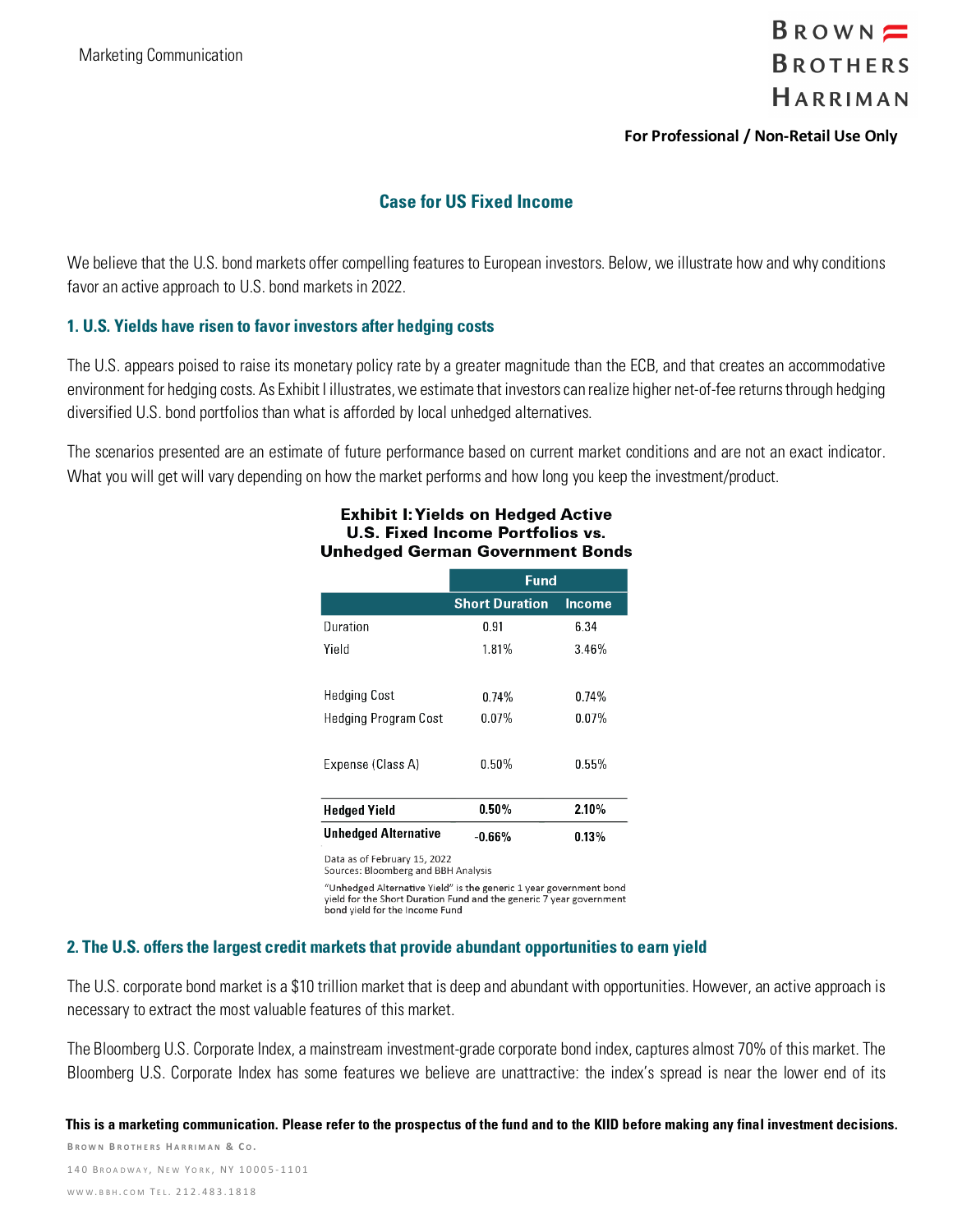Page 2

historical range at [1](#page-1-0)08 basis points<sup>1</sup> (2/15/22), the index has become increasingly dominated by longer-maturity bonds, and only 3% of the Index screened as a "buy" by our proprietary valuation approach on January 31, 2022.

The other \$3 trillion of the corporate bond market consists of a variety of corporate bonds that do not meet the Index's inclusion criteria and do not gain widespread acceptance. As a result, we find many of the best opportunities fall outside the Bloomberg U.S. Corporate Index. These bonds may offer combinations of benefits, including higher yields, higher credit spreads, or shorter durations. Examples include floating-rate bonds, high yield bonds, smaller issues, bonds with fewer assigned credit ratings, and bonds with less-familiar structures.

## **3. U.S. markets provide the most robust set of tools to manage bond market risks**

The U.S. credit markets offer active managers an abundance of tools to manage bond portfolios. In addition to market dynamics, such as their yields, valuations, and fundamental strength, corporate bonds may offer different cash flow features to help mitigate risks. Corporate bonds may be fixed-rate, floating-rate, or a hybrid ("fixed-to-floating," where the bond pays a fixed rate of interest for a predetermined period, and after then pays a predetermined floating rate of interest until its maturity). Issuers may issue bonds with different seniorities (i.e., senior secured, senior unsecured, subordinated, or preferred) or different embedded options. Our active management approach evaluates bonds of all structures to find durable credits at attractive yields for our clients' portfolios.

# **4. U.S. rates have risen this year, providing higher income opportunities**

The environment appears more uncertain as we look ahead. The graphs below show the relationships between bond yields and inflation expectations at year-end 2021 (Exhibit II) and after six weeks of trading in 2022 (Exhibit III). There are some fascinating points to highlight. Longer-term inflation expectations (10+ years) remained pretty stable, while longer-term U.S. Treasury bond yields rose to levels that approximate longer-term inflation expectations. As in December, we are not in the business of predicting what will happen next. But it is fair to observe that longer-term yields are in closer alignment to longer-term inflation expectations. With the market anticipating the Fed will act aggressively to curb inflationary pressures, it is even less certain to predict the directions that longer-term inflation expectations and bond yields will move. It is not radical to suggest that a successful Fed tightening cycle could cause inflation expectations to decrease while long-term bond yields remain stable.



In the decades prior to the Great Financial Crisis, each tightening cycle by the Fed precipitated a recession, in which rates decreased rapidly. Everyone at the Fed remembers or understands that. Which could mean they react more dovish this time. Or they repeat the

<span id="page-1-0"></span> $1$  One "basis point" or "bp" is 1/100th of a percent (0.01% or 0.0001)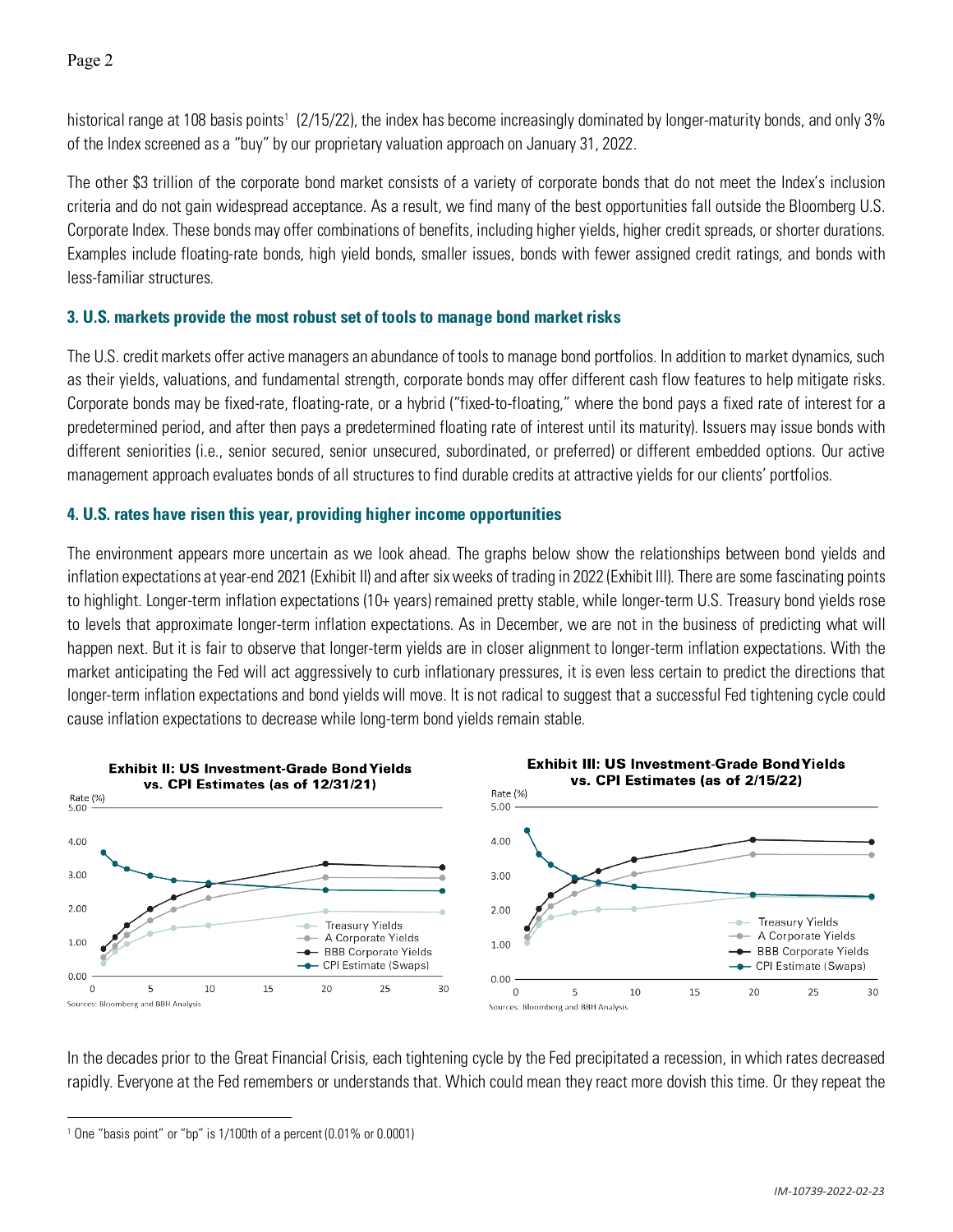mistake. As always, these things are difficult to predict, and large bets on them can be both expensive to execute and seem to only have a 50/50 chance of being directionally correct. That's why we stick with valuations and fundamentals.

# **Why you should partner with BBH to access the U.S. fixed income markets**

We employ a credit-driven approach to constructing portfolios that is predicated on identifying durable credits at attractive yields. We build portfolios bond by bond and are not restricted by benchmarks. This approach leads us to the bonds we purchase.

The graphs below illustrate how we apply our approach to the full credit markets, and not just what is offered in indexes. Exhibit IV shows the composition of the U.S. corporate bond market by representation in the Bloomberg U.S. Corporate Index. Exhibit V shows the composition of the corporate bonds held in the BBH Income Fund along those same dimensions.

Exhibit IV: U.S. Corporate Bond Universe (\$10 Trillion)





Data as of January 31, 2022 Source: BBH Analysi

The Short Duration Fund's corporate positioning enjoys similar attributes as described above.

We believe that our time-tested approach of carefully selecting credit opportunities across a broad opportunity set can provide differentiated results for investors as uncertain economic conditions loom.

Page 3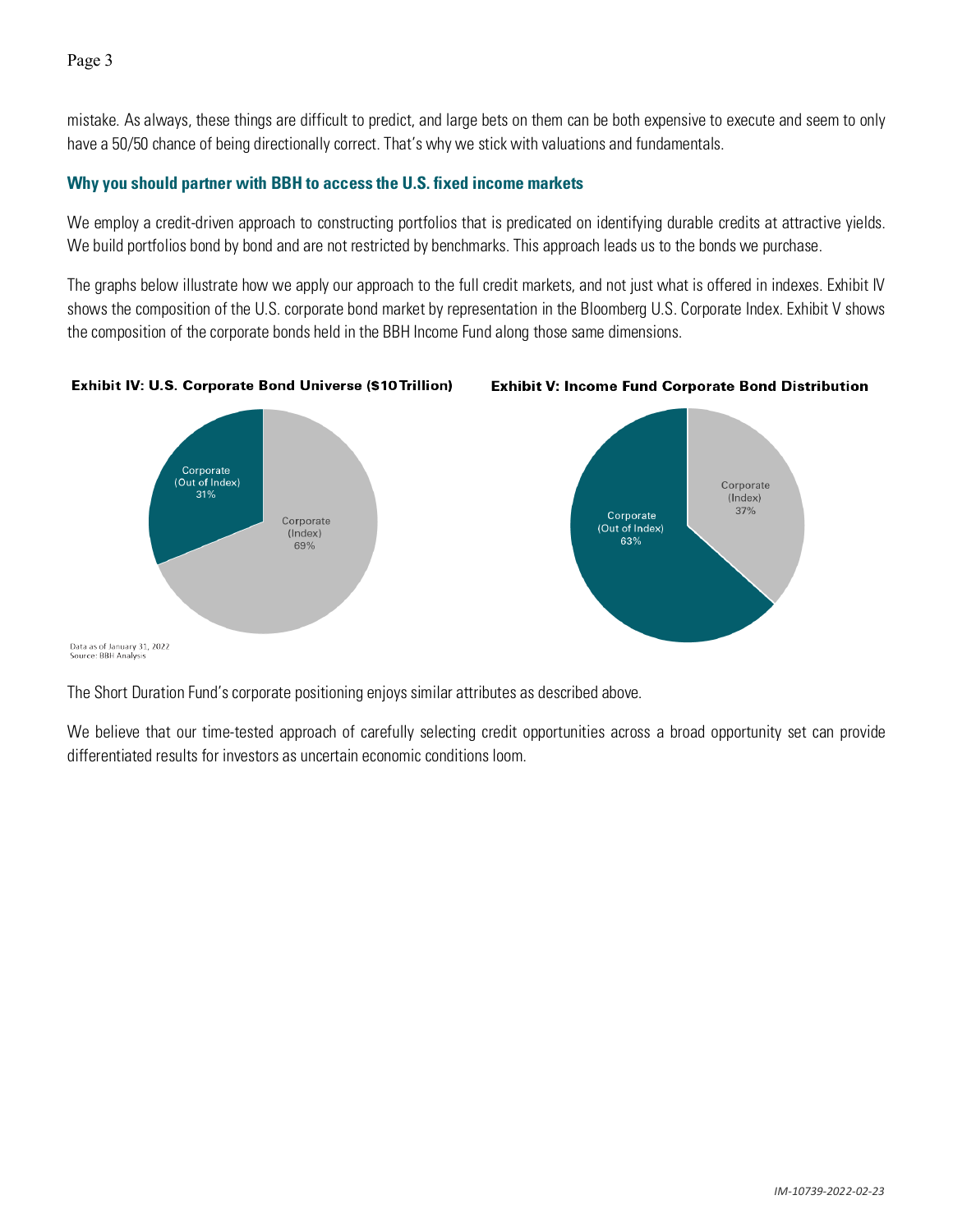The estimates of future performance exclude the entry and exit charges. The ongoing charges figure shown is an estimate and excludes portfolio transaction costs. This figure may vary from year to year. The entry change is 3% of the initial price of the subscription price. The Fund shares redeemed within 30 days of purchase may be subject to an exit charge of 1%. The entry and exit charges shown are maximum figures. In some case you may pay less.

Estimates of future performance has been calculated in USD. Performance can be increased or reduced as a result of currency fluctuations.

### **Risks**

There is no assurance the Fund will achieve its investment objective.

Investing in the bond market is subject to certain risks including market, interest-rate, issuer, credit, maturity, call and inflation risk; investments may be worth more or less than the original cost when redeemed. Asset-backed securities and mortgage-backed securities are generally limited recourse obligations and may be particularly sensitive to changes in prevailing interest rates and are subject to prepayment and extension risks, as well as risk that the underlying borrower will be unable to meet its obligations. Below investment grade securities are subject to a high level of credit and market risks.

The Fund also invests in derivative instruments, investments whose values depend on the performance of the underlying security, assets, interest rate, index or currency and entail potentially higher volatility and risk of loss compared to traditional bond investments.

The Fund may engage in certain investment activities that involve the use of leverage, which may magnify losses.

Non-U.S. investing involves special risks including currency risk, increased volatility, political risks, and differences in auditing and other financial standards. Prices of emerging market securities can be significantly more volatile than the prices of securities in developed countries, and currency risk and political risks are accentuated in emerging markets.

A significant investment of Fund assets within one or more sectors, industries, securities and/or durations may increase its vulnerability to any single economic, political, or regulatory developments, which will have a greater impact on the Fund's return.

Illiquid investments subject the Fund to the risk that it may not be able to sell the investments when desired or at favorable prices.

# **Risk factors are described in more details in the Fund's prospectus.**

# **Other Important Disclosures**

Brown Brothers Harriman & Co. ("BBH") is the promoter and principal distributor of the Funds. Brown Brothers Harriman Mutual Fund Advisory Department (a separately identifiable department of BBH) provides investment advice to the Funds. BBH Luxembourg Funds (the "Company") is a Luxembourg-registered Société d'Investissement à Capital Variable undertaking for collective investment in transferrable securities (SICAV-UCITS) regulated by the Commission de Surveillance du Secteur Financier ("CSSF"), the Luxembourg financial services authority. The SICAV designated FundRock Management Company S.A. to serve as its designated management company in accordance with Chapter 15 of the Luxembourg Law of 17th December 2010; FundRock Management Company S.A. was incorporated on 10 November 2004 for an unlimited duration under the laws of Luxembourg and registered on the official list of Luxembourg management companies.

BBH has prepared this communication for use on a confidential and limited basis solely for the information of those to whom it is transmitted and is not to be reproduced or used for any other purpose. This communication, that constitutes a marketing communication, is intended to be a general update of the Fund and does not constitute an offer to